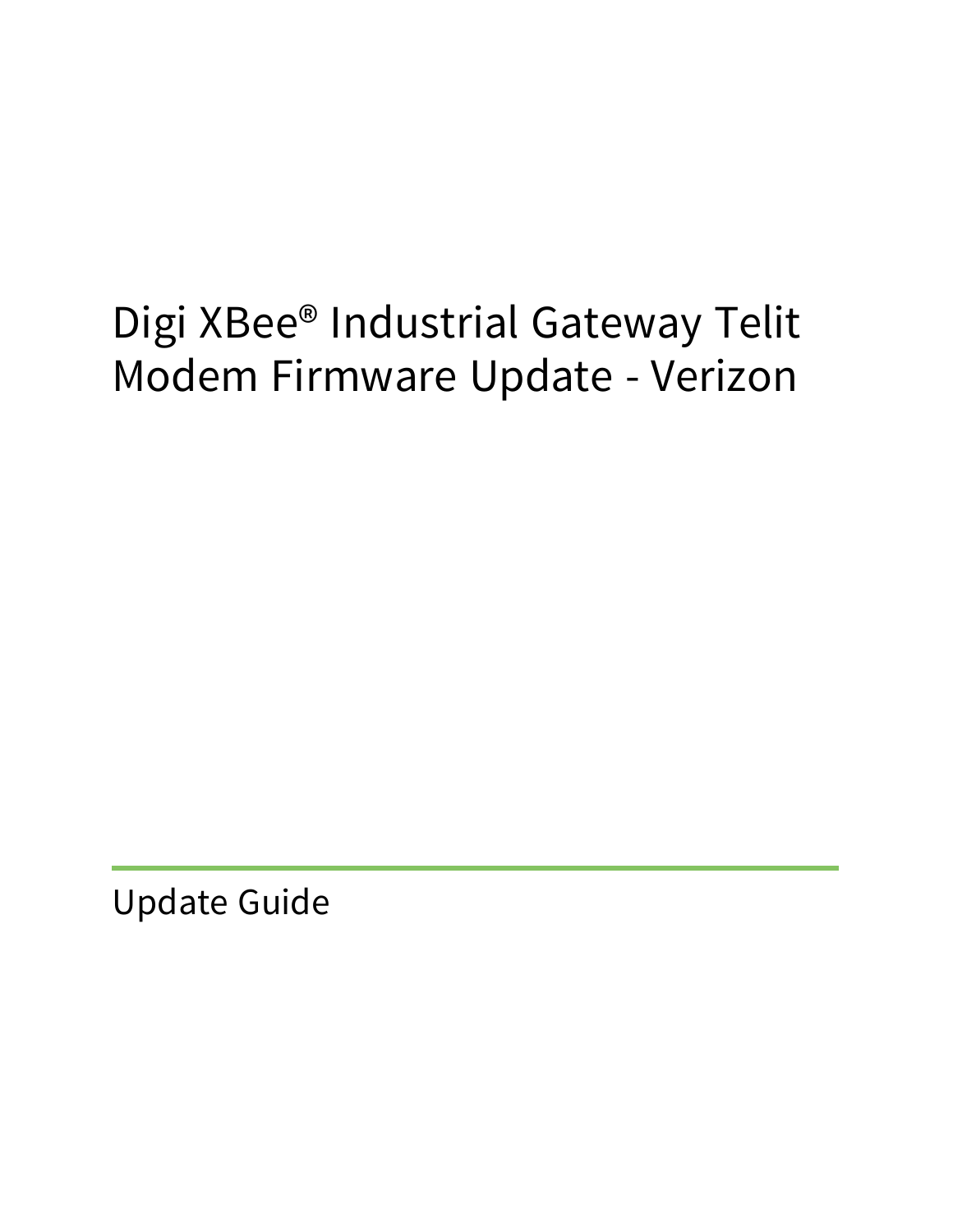# **Revision history—90002338**

| <b>Revision</b> | <b>Date</b>     | Description     |
|-----------------|-----------------|-----------------|
|                 | February 2019 ' | Initial release |

## **Trademarks and copyright**

Digi, Digi International, and the Digi logo are trademarks or registered trademarks in the United States and other countries worldwide. All other trademarks mentioned in this document are the property of their respective owners.

© 2019 Digi International Inc. All rights reserved.

# **Disclaimers**

Information in this document is subject to change without notice and does not represent a commitment on the part of Digi International. Digi provides this document "as is," without warranty of any kind, expressed or implied, including, but not limited to, the implied warranties of fitness or merchantability for a particular purpose. Digi may make improvements and/or changes in this manual or in the product(s) and/or the program(s) described in this manual at any time.

### **Warranty**

To view product warranty information, go to the following website: [www.digi.com/howtobuy/terms](http://www.digi.com/howtobuy/terms)

## **Send comments**

**Documentation feedback**: To provide feedback on this document, send your comments to [techcomm@digi.com](mailto:techcomm@digi.com).

# **Technical support**

**Digi Technical Support**: Digi offers multiple technical support plans and service packages to help our customers get the most out of their Digi product. For information on Technical Support plans and pricing, visit us at [www.digi.com/support](http://www.digi.com/support). For questions or assistance contact Technical Support at [tech.support@digi.com.](mailto:tech.support@digi.com)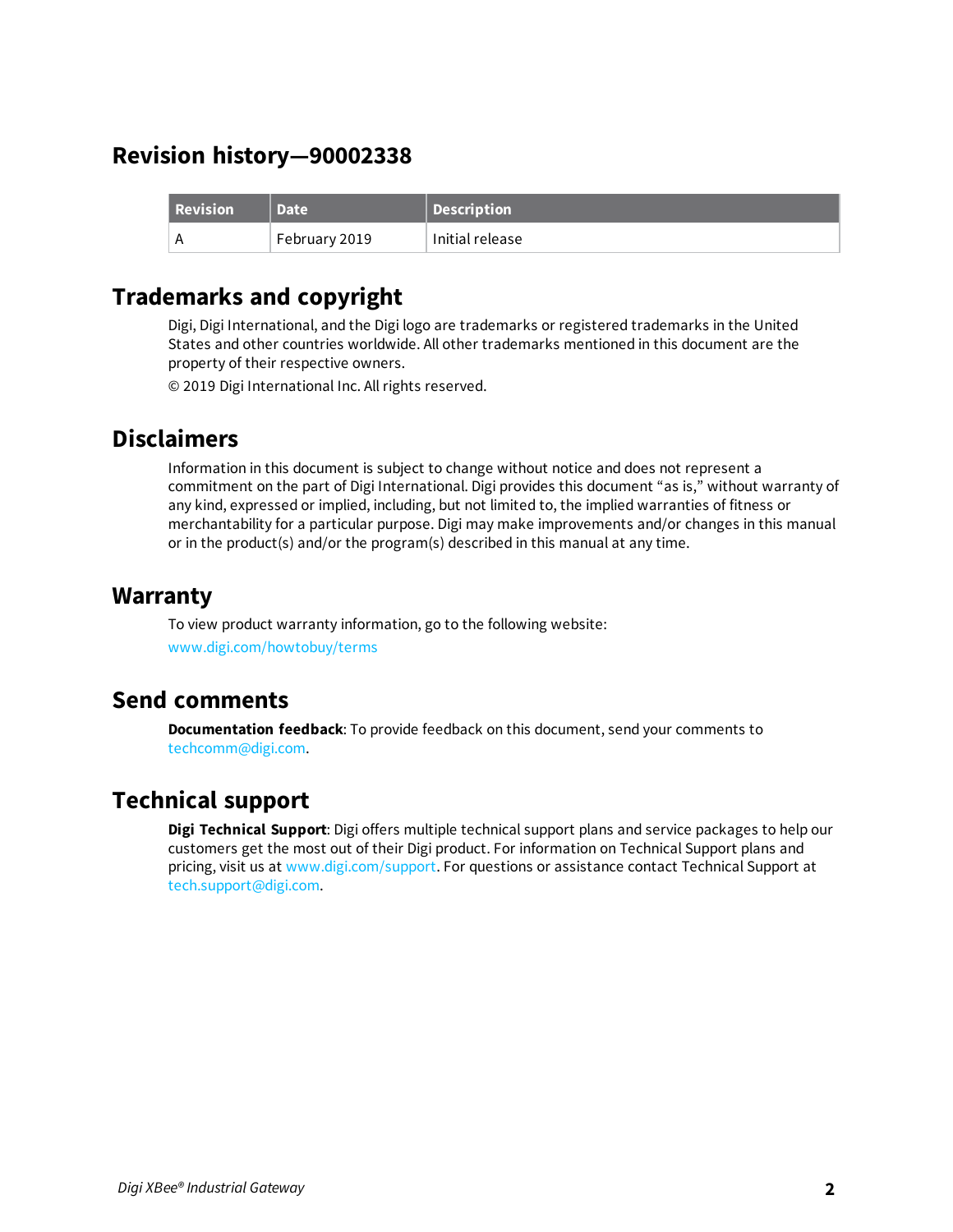# **Contents**

# Verizon network changes: Digi XBee® [Industrial](#page-3-0) Gateway

# [Determine](#page-4-0) if an update is needed

# Update the Modem [Firmware](#page-7-0)

| Method 2: Update the modem firmware over an Ethernet connection 13 |  |
|--------------------------------------------------------------------|--|
|                                                                    |  |
|                                                                    |  |
|                                                                    |  |
|                                                                    |  |
|                                                                    |  |
|                                                                    |  |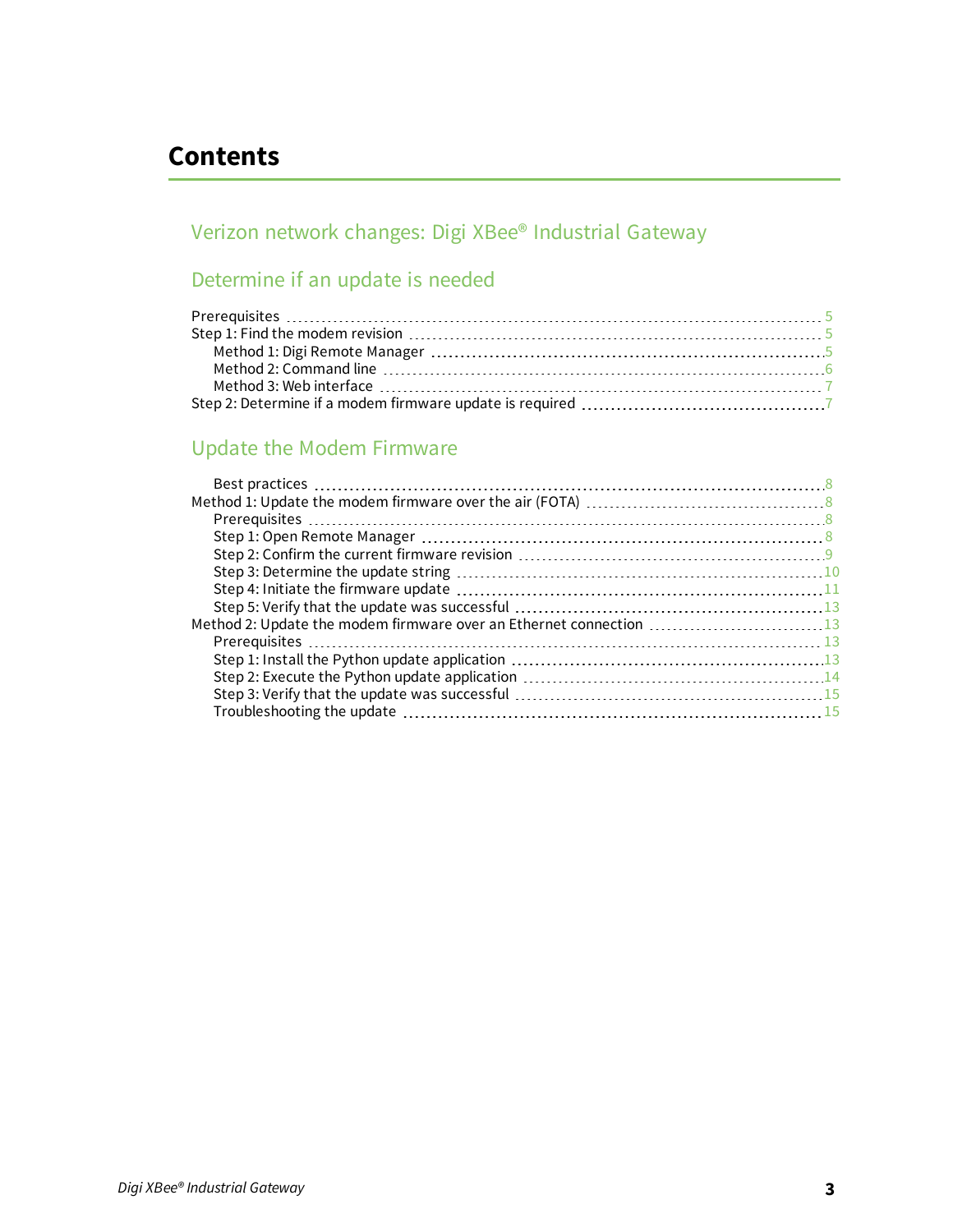# <span id="page-3-0"></span>**Verizon network changes: Digi XBee® Industrial Gateway**

This document describes how to update cellular modem firmware to comply with Verizon network changes occurring on March 30th, 2019.

It applies to the Digi XBee Industrial Gateway (XGI-2PCZ7-EL1-W0) containing the following LTE modem:

■ Telit LE910-NA1 (single SKU, North America/AT&T and Verizon)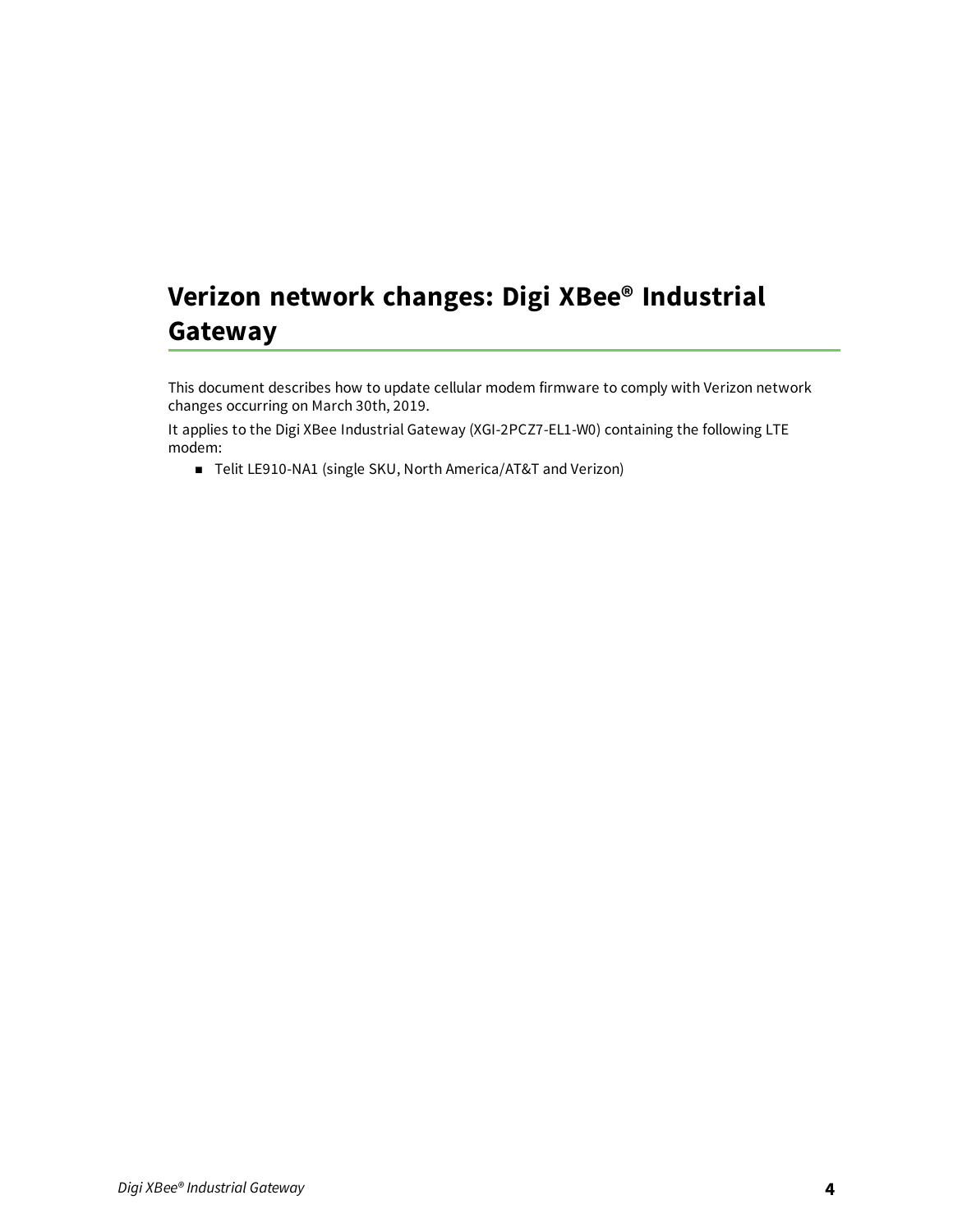# <span id="page-4-0"></span>**Determine if an update is needed**

### <span id="page-4-1"></span>**Prerequisites**

- Digi XBee Industrial Gateway firmware version 3.2.27.13 (PN 82004081) or later
- **N** Verizon SIM

The LE910 module has two firmware images. The modem revision of the relevant image can only be checked when a Verizon SIM is the active SIM installed in the product.

To determine whether an upate is needed:

- 1. Step 1: Find the modem [revision](#page-4-2)
- 2. Step 2: [Determine](#page-6-1) if a modem firmware update is required

### <span id="page-4-2"></span>**Step 1: Find the modem revision**

<span id="page-4-3"></span>Choose one interface from those below to retrieve the modem revision.

#### **Method 1: Digi Remote Manager**

- 1. Open a web browser and navigate to [https://remotemanager.digi.com.](https://remotemanager.digi.com/)
- 2. Log in to your account.
- 3. In the **Devices** tab in Remote Manager, find your device. Double-click on the device entry to display the device properties.
- 4. Click the **Edit Device Configuration** button.
- 5. In the new window that opens, select **Mobile information** under **System Information**.
- 6. Take note of the **Revision** field on the page.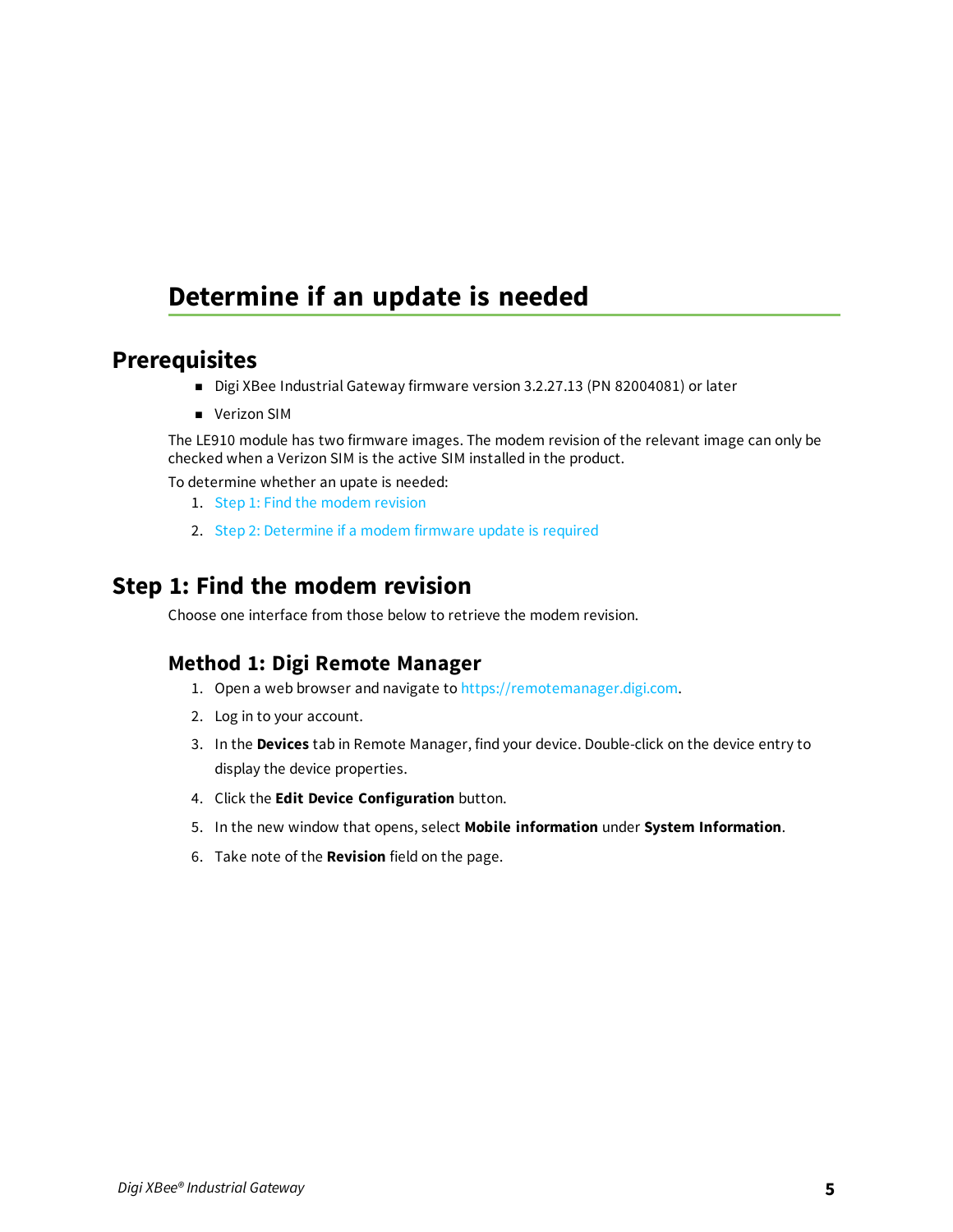| <b>Mobile Information</b><br><b>MOBILE STATS</b>                                                                                                                                                                                                                                                                                                                                                                                                                                                                                                                                                             | $\boxed{\mathbf{c}}$ |
|--------------------------------------------------------------------------------------------------------------------------------------------------------------------------------------------------------------------------------------------------------------------------------------------------------------------------------------------------------------------------------------------------------------------------------------------------------------------------------------------------------------------------------------------------------------------------------------------------------------|----------------------|
|                                                                                                                                                                                                                                                                                                                                                                                                                                                                                                                                                                                                              |                      |
|                                                                                                                                                                                                                                                                                                                                                                                                                                                                                                                                                                                                              |                      |
| <b>Mobile Version</b><br>2.0<br><b>Device Type</b><br>LTE<br>Telit<br>Manufacturer<br>Model<br>LE910-NA1<br>Revision<br>$20.00.524.3 -$<br>Serial number<br><b>Provisioning status</b><br>Provisioned<br><b>Phone number</b><br><b>SIM IMSI</b><br><b>SIM ICCID</b><br><b>READY</b><br><b>SIM PIN status</b><br>Signal strength<br>$-98$ dBm<br>2 of 3 bars<br><b>Signal level</b><br>$-11.5$ dB<br><b>Signal quality</b><br><b>Registration status</b><br>Registered (Home Network)<br>Cell ID<br>4E60717<br>Location area code<br>4611<br>Mobile country code<br>310<br>Mobile network code<br>410<br>AT&T |                      |

### <span id="page-5-0"></span>**Method 2: Command line**

- 1. SSH into the gateway.
- 2. Perform the command: wancm info
- 3. Take note of the **Revision** field in the output.

```
/userfs/WEB/python # wancm info
             Device Type: LTE
            Manufacturer: Telit
                   Model: LE910-NA1
                Revision: 20.00.014.3
           Serial number:
            Phone number:
                SIM IMSI:
               SIM ICCID:
          SIM PIN status: READY
         Signal strength: -101 dBm
            Signal level: 2 of 3 bars
          Signal quality: -8.5 dB
     Registration status: Registered (Home Network)
                 Cell ID: 2E89120
      Location area code: BE43
```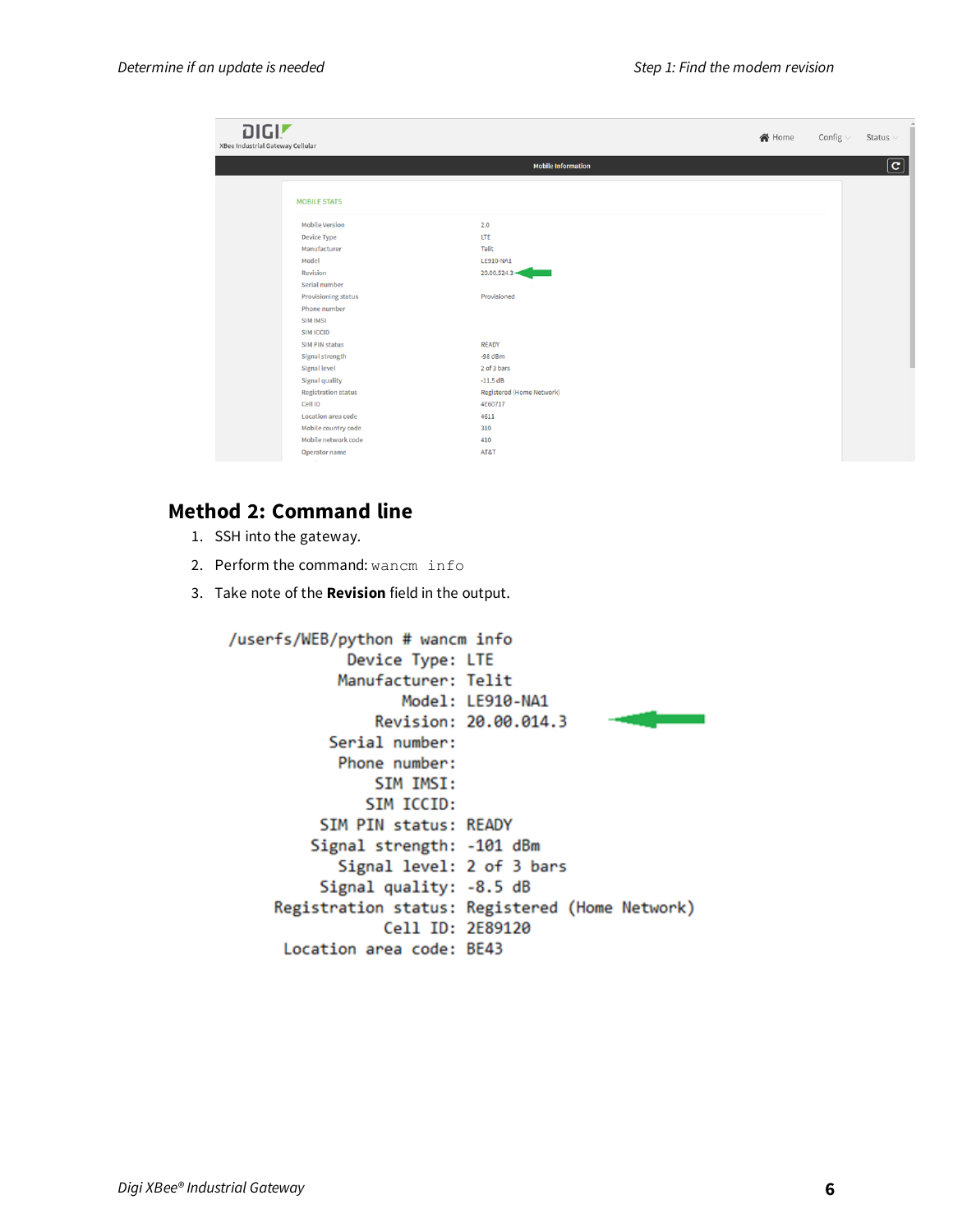### <span id="page-6-0"></span>**Method 3: Web interface**

- 1. From the web interface, use the side panel to navigate to **Mobile Status**.
- 2. Take note of the **Revision** field in the output.

| DIGI.                                                                                                                                                                                      | <b>Device Configuration and Management</b><br><b>XBee Industrial Gateway Cellular</b>                                                                   |                                                                                                               |  |  |  |
|--------------------------------------------------------------------------------------------------------------------------------------------------------------------------------------------|---------------------------------------------------------------------------------------------------------------------------------------------------------|---------------------------------------------------------------------------------------------------------------|--|--|--|
|                                                                                                                                                                                            |                                                                                                                                                         |                                                                                                               |  |  |  |
| Home                                                                                                                                                                                       | <b>Mobile Status</b>                                                                                                                                    |                                                                                                               |  |  |  |
| <b>Configuration</b><br><b>Ethernet Network</b>                                                                                                                                            | <b>Current Status</b>                                                                                                                                   |                                                                                                               |  |  |  |
| <b>Mobile Connectivity</b><br>SureLink<br><b>Mobile Firewall</b><br>Python<br><b>Network Services</b><br>Time<br><b>Device Cloud Connectivity</b><br><b>XBee Network</b>                   | Device Type:<br>Manufacturer:<br>Model:<br>Revision:<br>Serial number:<br>Phone number:<br>SIM IMSI:                                                    | LTE<br>Telit<br>LE910-NA1<br>20.00.014.3                                                                      |  |  |  |
| <b>GPS Static Position</b><br><b>Administration</b><br><b>File Management</b><br>Backup/Restore<br><b>Firmware Update</b><br>Mobile Status<br>System Log<br><b>Legal Notices</b><br>Reboot | SIM ICCID:<br>SIM PIN status:<br>Signal strength:<br>Signal level:<br>Signal quality:<br><b>Registration status:</b><br>Cell ID:<br>Location area code: | <b>READY</b><br>$-100$ dBm<br>2 of 3 bars<br>$-8.0$ dB<br>Registered (Home Network)<br>2E79022<br><b>BE43</b> |  |  |  |

# <span id="page-6-1"></span>**Step 2: Determine if a modem firmware update is required**

- 1. Make sure that your revision ID contains four groupings of digits. For example 20.00.014.3. If the revision contains three digits (20.00.014) make sure that the latest 3.2.27.13 or above firmware has properly been installed.
- 2. The first three groupings of digits should be 20.00.014.x or 20.00.015.x. If any other value is present contact Digi Technical Support for guidance.
- 3. The value that indicates your module has the correct Verizon update is 20.00.015.0. Any value less than 15 in the third grouping indicates that an update is needed and you should select the process below which meets requirements.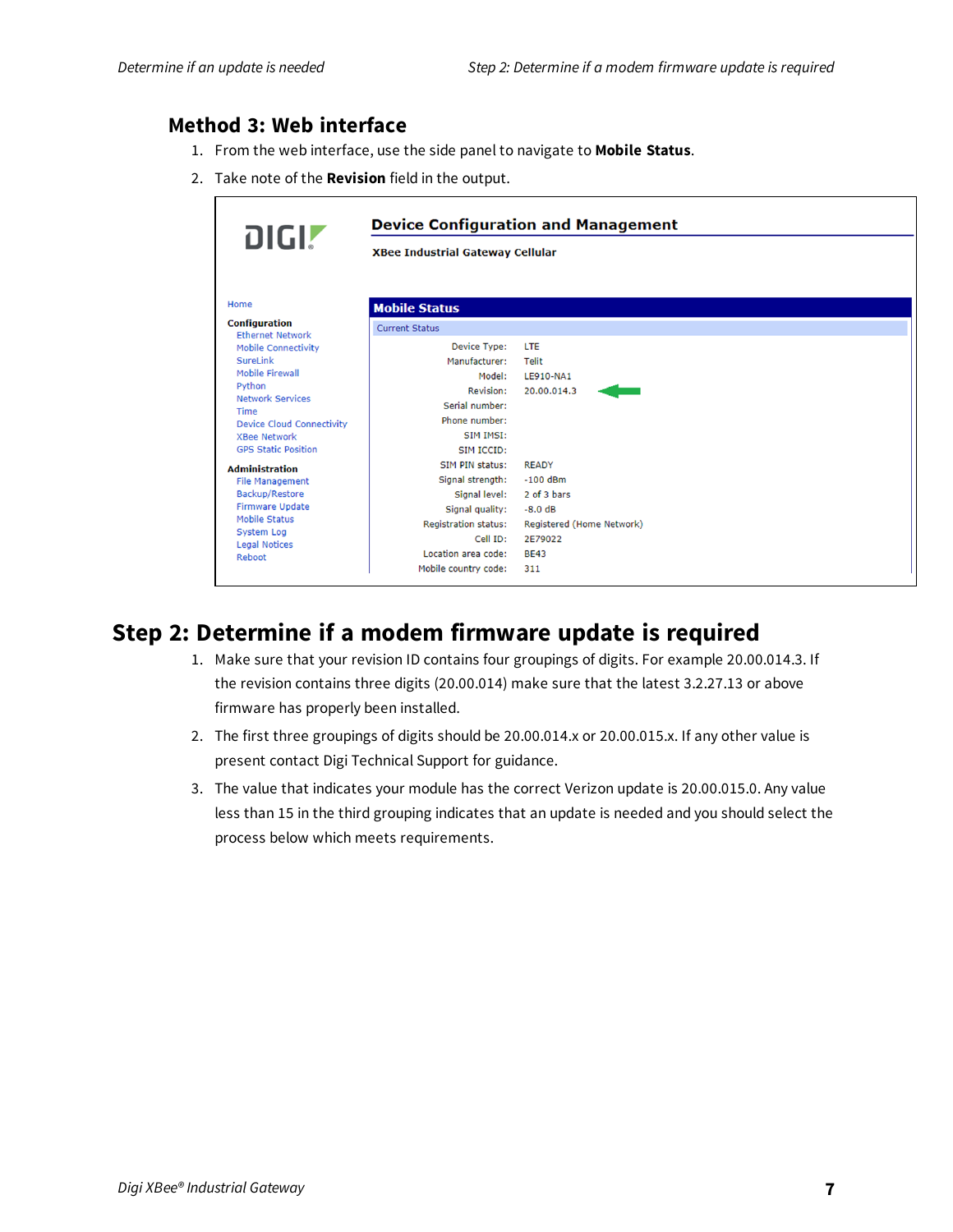# <span id="page-7-0"></span>**Update the Modem Firmware**

Choose one of the following options to update the modem firmware.

- Method 1: Update the modem [firmware](#page-7-2) over the air (FOTA)
- <span id="page-7-1"></span><sup>n</sup> Method 2: Update the modem firmware over an Ethernet [connection](#page-12-1)

#### **Best practices**

- Disable network clients, SureLink and Python applications.
- <sup>n</sup> Ensure solid uninterrupted power. There is a small window during the update process where power loss may cause corrupted modem firmware.

### <span id="page-7-2"></span>**Method 1: Update the modem firmware over the air (FOTA)**

This section describes how to update the modem over the air. The update process is initiated from the Digi Remote Manager. It requires a working cellular connection. It does not require physical access to the device. This operation will only work before the March 30th deadline.

### <span id="page-7-3"></span>**Prerequisites**

- Remote manager account
- Device ID of the gateway to update
- $\blacksquare$  Modem IMEI
- fota.exe application (PN [80010027\)](ftp://ftp1.digi.com/support/telit/80010027.zip)
- <span id="page-7-4"></span>■ Digi XBee Industrial Gateway firmware version 3.2.27.13 (PN [82004081](https://www.digi.com/support/productdetail?pid=5640&type=firmware)) or later

#### **Step 1: Open Remote Manager**

- 1. Open a web browser and navigate to [https://remotemanager.digi.com.](https://remotemanager.digi.com/)
- 2. Log into your account.
- 3. Click on the **Device Management** tab.
- 4. Find your device using the device ID.
- 5. Double-click to open your device.
- 6. Click **Edit Device Configurations**.

The device ID looks like: 00000000-00000000-0004F3FF-FFxxxxxx. It contains the MAC address of the modem. You will need the device ID later to start the FOTA process.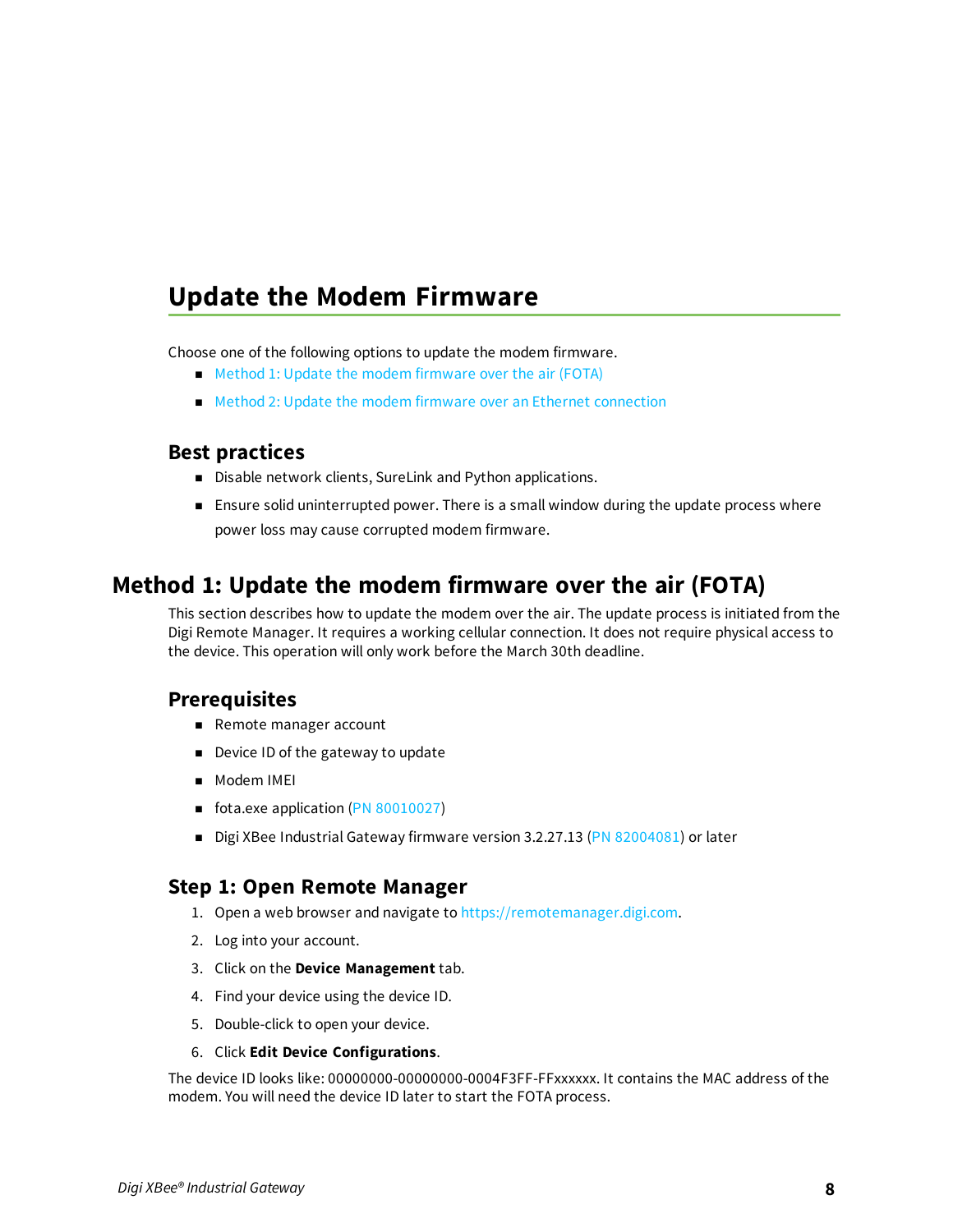| DIGI!                          | <b>DEVICE CLOUD</b>                          |                 |                                        | Dashboard                 | <b>Device Management</b>            |
|--------------------------------|----------------------------------------------|-----------------|----------------------------------------|---------------------------|-------------------------------------|
| <b>≚</b> Devices               | * XBee Networks                              | <b>M</b> Alarms | $\Phi$ Operations                      | <b><i>O</i></b> Schedules | <b>W</b> Carrier                    |
| Groups -                       | 0004F3FF-FF11994E<br><b>Devices</b>          | $\odot$         |                                        |                           |                                     |
| $\mathbf{0} \equiv \mathbf{0}$ | Home<br>Summary Dashboard                    |                 | Home                                   |                           |                                     |
|                                | Python                                       |                 | Device Type:                           |                           | XBee Industrial Gateway Cellular    |
|                                | File Management<br><b>Connection History</b> |                 | IP Address:                            | 172.20.1.139              |                                     |
|                                |                                              |                 | <b>Global Address:</b><br>Description: |                           |                                     |
|                                |                                              |                 | Contact:                               |                           |                                     |
|                                |                                              |                 | Location:                              |                           |                                     |
|                                |                                              |                 | Device ID:                             |                           | 00000000-00000000-0004F3FF-FF11994E |
|                                |                                              |                 | <b>Edit Device Configuration</b>       |                           |                                     |
|                                |                                              |                 | <b>View Device Streams</b>             |                           |                                     |
|                                |                                              |                 | <b>View Device Files</b>               |                           |                                     |
|                                |                                              |                 |                                        |                           |                                     |

#### <span id="page-8-0"></span>**Step 2: Confirm the current firmware revision**

- 1. In Digi Remote Manager, select **Mobile information** under **System Information**.
- 2. Note the current **Revision**.

The desired revision is 20.00.015.0 for a module with a Verizon SIM or 20.00.525.2 for a module with a non-Verizon SIM. The Verizon firmware must be updated.

If there isn't a fourth field in the revision, the gateway's firmware needs to be updated first. If the modem is already at the desired revision, no modem firmware update is needed.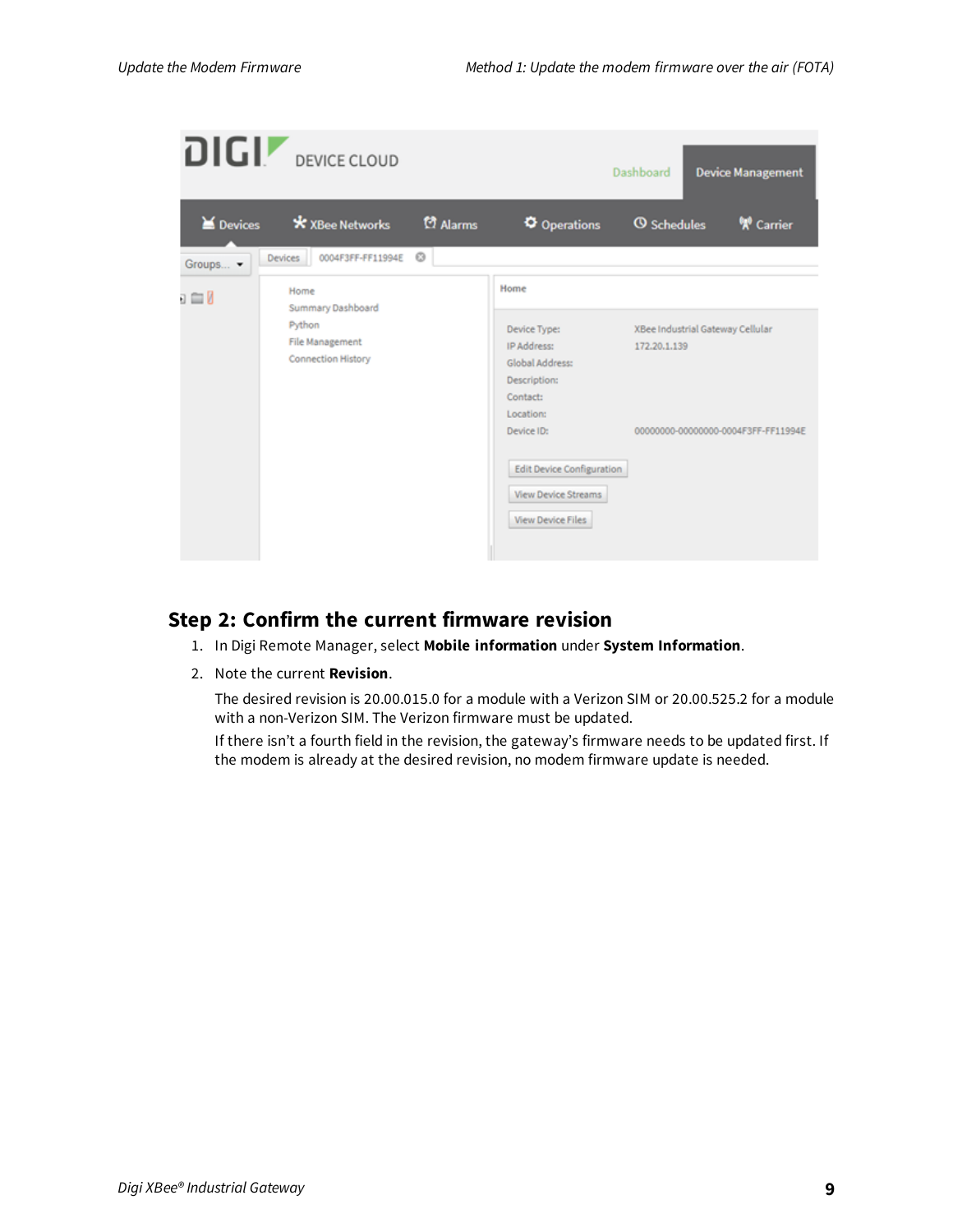| DIGIZ<br>XBee Industrial Gateway Cellular |                            |                           | <b>谷</b> Home | Config $\vee$ | Status $\vee$        |
|-------------------------------------------|----------------------------|---------------------------|---------------|---------------|----------------------|
|                                           |                            | <b>Mobile Information</b> |               |               | $\boxed{\mathbf{c}}$ |
|                                           |                            |                           |               |               |                      |
|                                           | <b>MOBILE STATS</b>        |                           |               |               |                      |
|                                           | <b>Mobile Version</b>      | 2.0                       |               |               |                      |
|                                           | <b>Device Type</b>         | LTE                       |               |               |                      |
|                                           | Manufacturer               | Telit                     |               |               |                      |
|                                           | Model                      | LE910-NA1                 |               |               |                      |
|                                           | Revision                   | $20.00.524.3 -$           |               |               |                      |
|                                           | Serial number              |                           |               |               |                      |
|                                           | <b>Provisioning status</b> | Provisioned               |               |               |                      |
|                                           | Phone number               |                           |               |               |                      |
|                                           | <b>SIM IMSI</b>            |                           |               |               |                      |
|                                           | <b>SIM ICCID</b>           |                           |               |               |                      |
|                                           | <b>SIM PIN status</b>      | <b>READY</b>              |               |               |                      |
|                                           | Signal strength            | $-98$ dBm                 |               |               |                      |
|                                           | <b>Signal level</b>        | 2 of 3 bars               |               |               |                      |
|                                           | <b>Signal quality</b>      | $-11.5$ dB                |               |               |                      |
|                                           | <b>Registration status</b> | Registered (Home Network) |               |               |                      |
|                                           | <b>Cell ID</b>             | 4E60717                   |               |               |                      |
|                                           | Location area code         | 4611                      |               |               |                      |
|                                           | Mobile country code        | 310                       |               |               |                      |
|                                           | Mobile network code        | 410                       |               |               |                      |
|                                           | Operator name              | AT&T                      |               |               |                      |
|                                           | $\sim$                     |                           |               |               |                      |

### <span id="page-9-0"></span>**Step 3: Determine the update string**

This section includes some of the typical update strings for the Digi XBee Industrial Gateway. Find the firmware revision from  $Step 2$  $Step 2$ , above, and copy the corresponding update string.

#### **Revision 20.00.014.5**

**Update file name**: UpdPkg\_LE910\_SV1\_NA1\_1G\_SKU\_20.00.014.5\_20.00.015.0.bin

**Patch size**: 258202

#### **Update string**:

ZnRwMS5kaWdpLmNvbQAyMQBhbm9ueW1vdXMAdGVzdABzdXBwb3J0L3RlbGl0AFVwZFBrZ19MRTkxM F9TVjFfTkExXzFHX1NLVV8yMC4wMC4wMTQuNV8yMC4wMC4wMTUuMC5iaW4=

#### **Revision 20.00.014.11**

**Update file name**: UpdPkg\_LE910\_SV1\_NA1\_1G\_SKU\_20.00.014.11\_20.00.015.0.bin

**Patch size**: 214762

#### **Update string**:

ZnRwMS5kaWdpLmNvbQAyMQBhbm9ueW1vdXMAdGVzdABzdXBwb3J0L3RlbGl0AFVwZFBrZ19MRTkxM F9TVjFfTkExXzFHX1NLVV8yMC4wMC4wMTQuMTFfMjAuMDAuMDE1LjAuYmlu

#### **Revision 20.00.524.3**

**Update file name**: UpdPkg\_LE910\_NA1\_1G\_SKU\_20.00.524.3\_20.00.525.2.bin

**Patch size**: 325026

#### **Update string**:

ZnRwMS5kaWdpLmNvbQAyMQBhbm9ueW1vdXMAdGVzdABzdXBwb3J0L3RlbGl0AFVwZFBrZ19MRTkxM F9OQTFfMUdfU0tVXzIwLjAwLjUyNC4zXzIwLjAwLjUyNS4yLmJpbg==

#### **Revision 20.00.524.11**

**Update file name**: UpdPkg\_LE910\_NA1\_1G\_SKU\_20.00.524.11\_20.00.525.2.bin **Patch size**: 287222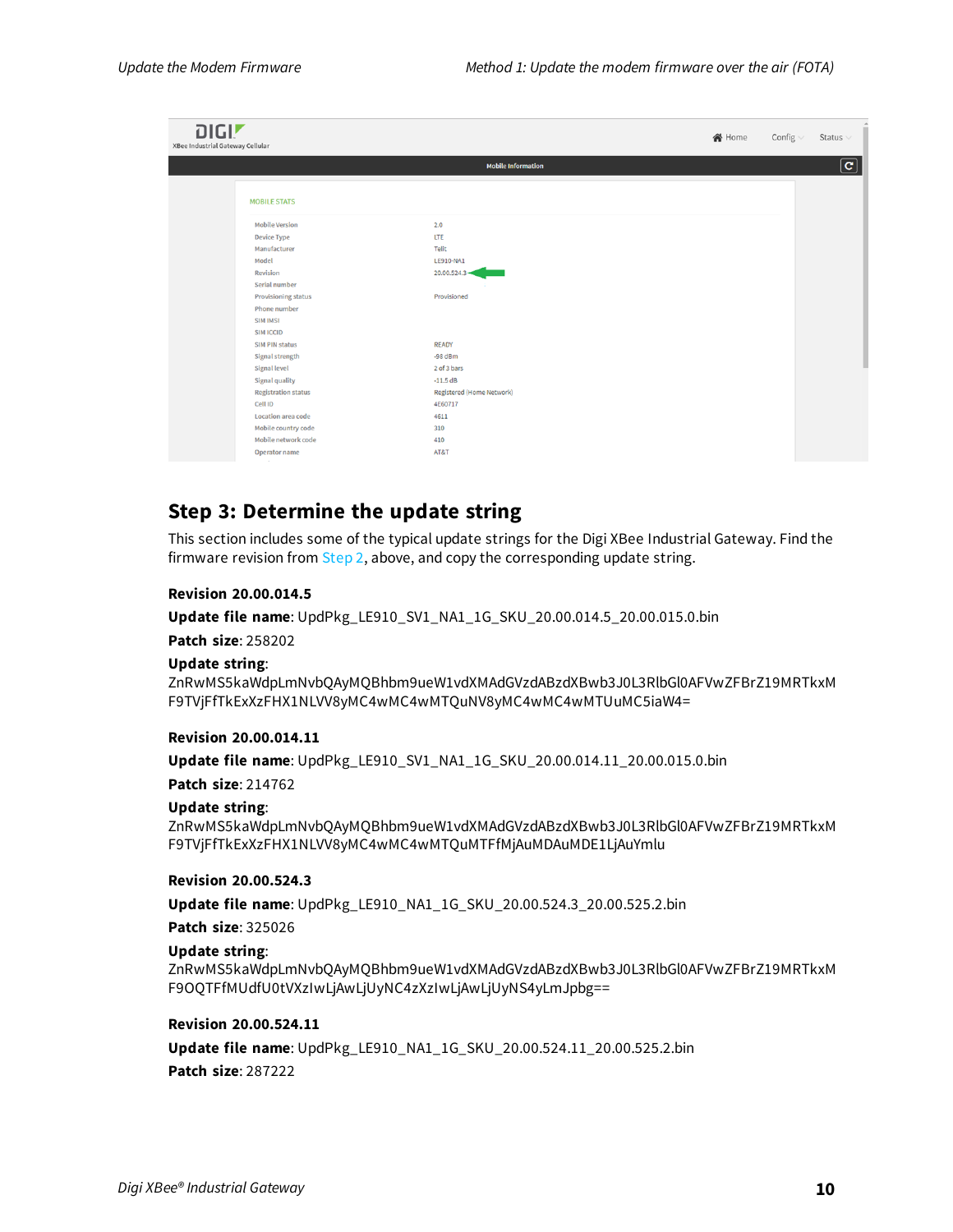#### **Update string**:

ZnRwMS5kaWdpLmNvbQAyMQBhbm9ueW1vdXMAdGVzdABzdXBwb3J0L3RlbGl0AFVwZFBrZ19MRTkxM F9OQTFfMUdfU0tVXzIwLjAwLjUyNC4xMV8yMC4wMC41MjUuMi5iaW4=

#### *Generate update strings for other revisions*

If your firmware version is not listed above, run the fota application from a Windows command prompt along with the ftp address, port, userid, password, path, and the correct update file.

In order to determine the correct update file, use the current revision and target revision found in the previous step. For example if the current revision was 20.00.014.3 and the target is 20.00.015.0 the corresponding file would be: **UpdPkg\_LE910\_SV1\_NA1\_1G\_SKU\_**20.00.014.3\_20.00.015.0.**bin**

Use this file name with the fota application as follows:

**C:\>fota ftp1.digi.com 21 anonymous test support/telit UpdPkg\_LE910\_SV1\_ 1G\_20.00.012.2\_20.00.015.0.bin**

ZnRwMS5kaWdpLmNvbQAyMQBhbm9ueW1vdXMAdGVzdABzdXBwb3J0L3RlbGl0AFVwZFBrZ19MRTkxM F9TVjFfMUdfMjAuMDAuMDEyLjJfMjAuMDAuMDE1LjAuYmlu

#### <span id="page-10-0"></span>**Step 4: Initiate the firmware update**

- 1. In the Remote Manager, select **Documentation**, then **API Explorer**.
- 2. Select **Examples/SCI/Data Service/Send Binary Request**.
- 3. A template request (in XML) appears. Delete the template and replace with XML below.
- 4. Patch the  $\frac{4}{7}$ Device ID# with the correct value from [step](#page-7-4) 1.
- 5. Patch the  $\frac{4}{1}$ update string  $\frac{4}{1}$  with the update string from [step](#page-9-0) 3.

```
<sci_request version="1.0">
  <data_service allowOffline="false" synchronous="true">
   <targets>
     <device id="#Device ID#"/>
   </targets>
    <requests>
      <device_request target_name="FTP_OTA" format="base64">
        #update string#
      </device_request>
    </requests>
  </data_service>
</sci_request>
```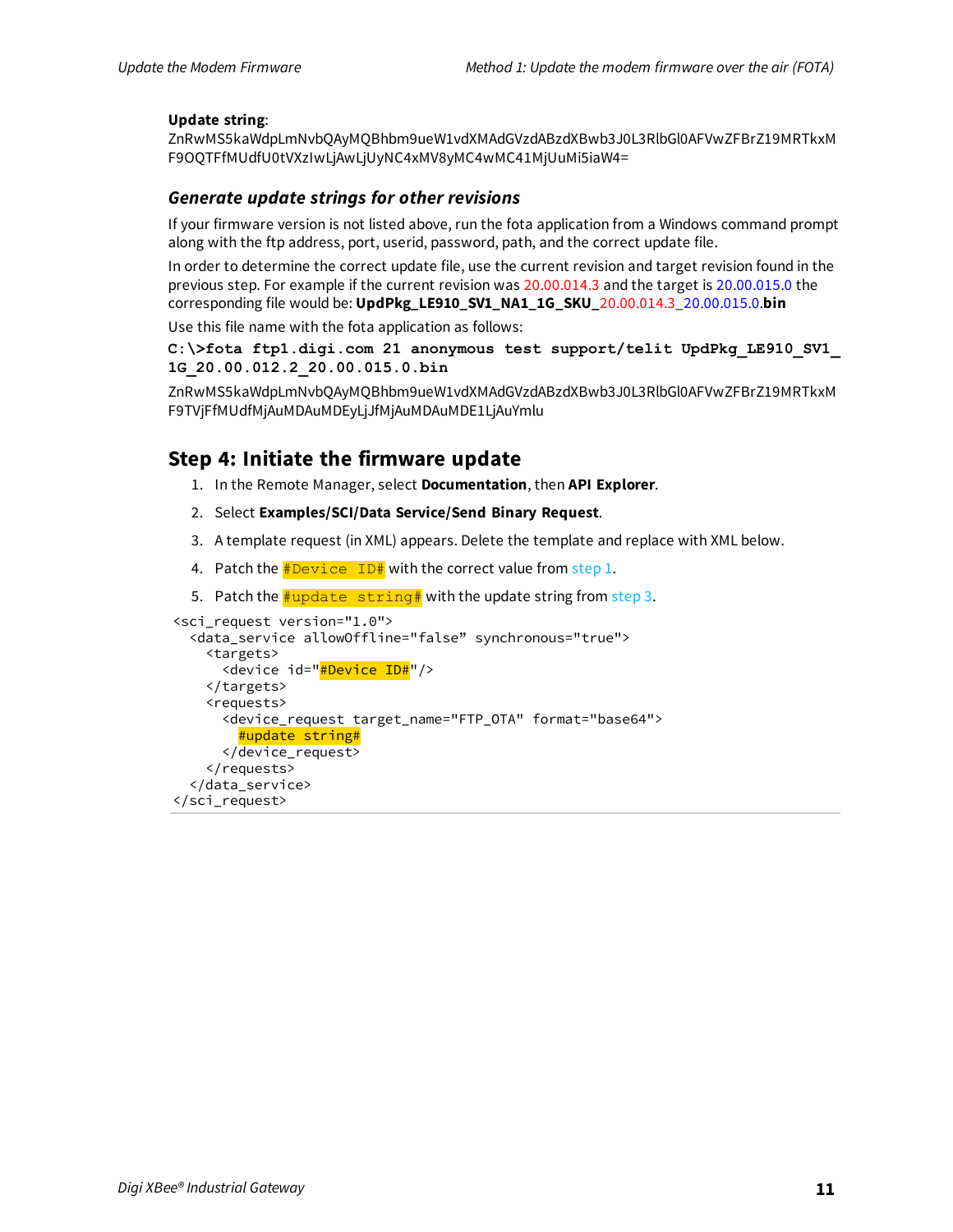- 6. Click **Send** button.
- 7. Enter your user name and password.

|                          | DIGI!<br><b>REMOTE MANAGER</b><br>Dashboard<br><b>Device Management</b><br>Data Ser                                                                                                      |  |
|--------------------------|------------------------------------------------------------------------------------------------------------------------------------------------------------------------------------------|--|
|                          | <b>API Explorer</b><br><b>Resources</b>                                                                                                                                                  |  |
|                          | Examples v<br><b>SCI</b> Targets<br>Export $\blacktriangleright$<br>Send<br>Clear                                                                                                        |  |
| Path:<br>/ws/sci         | ۰                                                                                                                                                                                        |  |
|                          | HTTP Method: ○ GET ● POST ○ PUT ○ DELETE ○ HEAD                                                                                                                                          |  |
|                          | 1 <sci_request_version="1.0"></sci_request_version="1.0">                                                                                                                                |  |
| $\overline{2}$           | <data_service_allowoffline="false"_synchronous="true"></data_service_allowoffline="false"_synchronous="true">                                                                            |  |
| 3                        | <targets></targets>                                                                                                                                                                      |  |
| 4                        | <device id="00000000-00000000-0004F3FF-FF123456"></device>                                                                                                                               |  |
| $\overline{\phantom{a}}$ |                                                                                                                                                                                          |  |
| 6                        | <requests></requests>                                                                                                                                                                    |  |
| 7<br>8                   | <device_request format="base64" target_name="FTP_OTA"><br/>ZnRwMS5kaWdpLmNvbQAyMABhbm9ueW1vdXMAAHN1cHBvcnQvdGVsaXQvAFVwZFBrZ19MRTkxMF9TVjFfTkExXzFHX1NLVV8yMC4wMC4WMTQu</device_request> |  |
| 9                        | M18yMC4wMC4wMTQuMTEuYmlu                                                                                                                                                                 |  |
| 10                       |                                                                                                                                                                                          |  |
| 11                       |                                                                                                                                                                                          |  |
| 12                       |                                                                                                                                                                                          |  |
|                          | 13                                                                                                                                                                                       |  |
| 14                       |                                                                                                                                                                                          |  |
|                          |                                                                                                                                                                                          |  |

8. Once started, the update will take a few minutes to complete. After the device completes the update, it will reconnect to Digi Remote Manager.

#### *Updating multiple devices*

The above example shows how to update a single XBee Industrial Gateway. More than one device can be updated with a single Remote Manager request.

```
To update a list of devices, add their device IDs to <targets> in the request. For example:
<targets>
  <device id="00010000-00000000-03566100-79000697"/>
  <device id="00010000-00000000-03566100-79000698"/>
  <device id="00010000-00000000-03566100-79000699"/>
  <device id="00010000-00000000-03566100-7900069A"/>
  <device id="00010000-00000000-03566100-7900069B"/>
</targets>
```
To update all devices in a Remote Manager group, add the group name to <targets>. For example: <targets>

```
<group path="my_group"/>
</targets>
```
**Note** All devices in the request must have the same modem revision and update string. Devices will individually connect as scheduled and perform the update.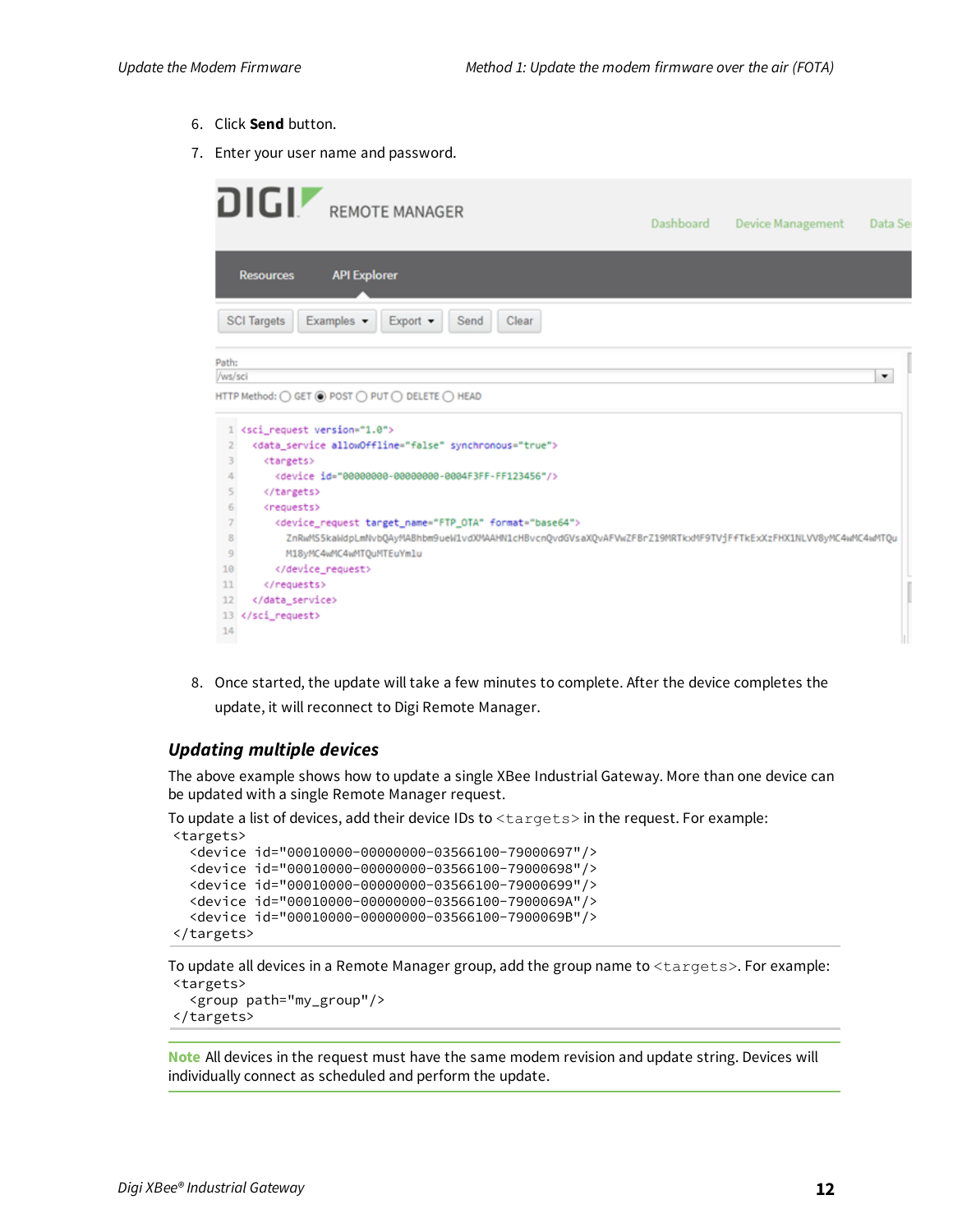See the *Digi Remote Manager User Guide* and *Digi Remote Manager Programming Guide* on the **Remote Manager Documentation** tab for more information.

#### <span id="page-12-0"></span>**Step 5: Verify that the update was successful**

- 1. Confirm the new modem firmware [revision](#page-4-2). See Step 1: Find the modem revision for information about finding the revision.
- 2. Note the new **Revision**, which should now be 20.00.015.0 (Verizon) or 20.00.525.2 (other North American carriers).

| DIGIZ<br>XBee Industrial Gateway Cellular |                           | <b>谷</b> Home<br>Config $\vee$<br>Status $\smallsmile$ |
|-------------------------------------------|---------------------------|--------------------------------------------------------|
|                                           | <b>Mobile Information</b> | $\boxed{\mathbf{c}}$                                   |
| <b>MOBILE STATS</b>                       |                           |                                                        |
| <b>Mobile Version</b>                     | 2.0                       |                                                        |
| <b>Device Type</b>                        | LTE                       |                                                        |
| Manufacturer                              | Telit                     |                                                        |
| Model                                     | LE910-NA1                 |                                                        |
| <b>Revision</b>                           | 20.00.525.0               |                                                        |
| Serial number                             |                           |                                                        |
| <b>Provisioning status</b>                | Provisioned               |                                                        |
| Phone number                              |                           |                                                        |
| <b>SIM IMSI</b>                           |                           |                                                        |
| <b>SIM ICCID</b>                          |                           |                                                        |
| <b>SIM PIN status</b>                     | <b>READY</b>              |                                                        |
| Signal strength                           | $-98$ dBm                 |                                                        |
| <b>Signal level</b>                       | 2 of 3 bars               |                                                        |
| <b>Signal quality</b>                     | $-11.5$ dB                |                                                        |
| <b>Registration status</b>                | Registered (Home Network) |                                                        |
| Cell ID                                   | 4E60717                   |                                                        |
| Location area code                        | 4611                      |                                                        |
| Mobile country code                       | 310                       |                                                        |
| Mobile network code                       | 410                       |                                                        |
| <b>Operator name</b>                      | AT&T                      |                                                        |

# <span id="page-12-1"></span>**Method 2: Update the modem firmware over an Ethernet connection**

This section describes how to update the modem over an Ethernet connection. It uses the Python script provided to automatically verify the modem revision and update to the correct revision. It requires physical access to the device. This method will work after the March 30th deadline.

#### <span id="page-12-2"></span>**Prerequisites**

- XBee Industrial Gateway firmware version 3.2.27.13 (PN [82004081](https://www.digi.com/support/productdetail?pid=5640&type=firmware)) or later
- Update assistance Python application: telit-update.py (PN [83000126\\_A](ftp://ftp1.digi.com/support/telit/83000126_A.zip))
- <span id="page-12-3"></span><sup>n</sup> Wired Ethernet connection with HTTP access to the server **ftp1.digi.com**

### **Step 1: Install the Python update application**

The *telit-update.py* file (PN [83000126\\_A](ftp://ftp1.digi.com/support/telit/83000126_A.zip)) is a single Python file. The file must be placed on the file system of the gateway using one of the methods below.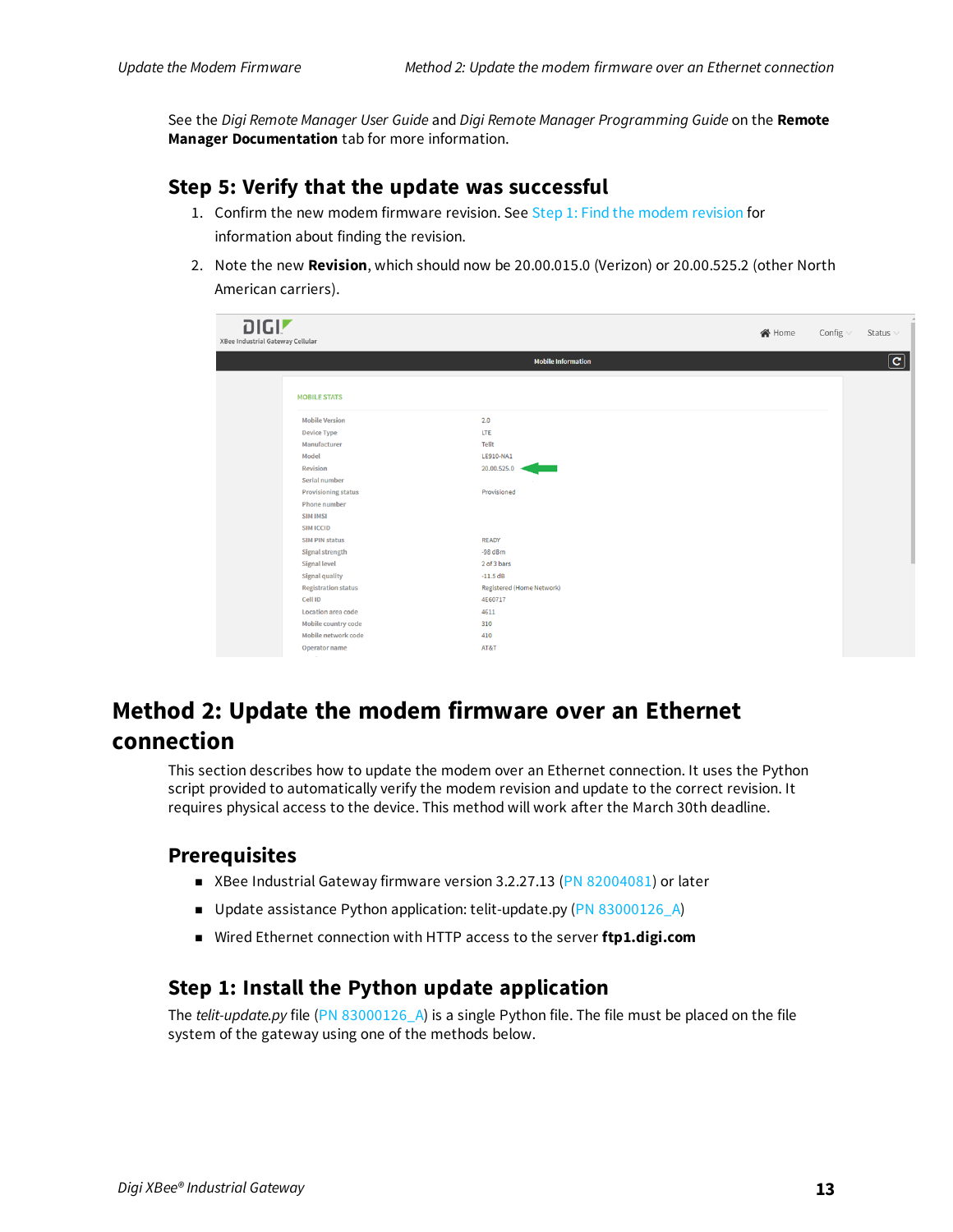#### *Method 1: Web interface*

- 1. Open a browser and navigate to the web interface of the gateway.
- 2. From the navigation pane on the left side of the page click **File Management**.
- 3. Upload the Python application to the device file system.

| <b>DIGI!</b>                                                                                                                                                        | <b>XBee Industrial Gateway Cellular</b>                                                                                                                                       |                                                                                                        |                                                 |  |  |
|---------------------------------------------------------------------------------------------------------------------------------------------------------------------|-------------------------------------------------------------------------------------------------------------------------------------------------------------------------------|--------------------------------------------------------------------------------------------------------|-------------------------------------------------|--|--|
| Home                                                                                                                                                                | <b>File Management</b>                                                                                                                                                        |                                                                                                        |                                                 |  |  |
| <b>Configuration</b>                                                                                                                                                | <b>Volume Information</b>                                                                                                                                                     |                                                                                                        |                                                 |  |  |
| <b>Ethernet Network</b><br><b>Mobile Connectivity</b><br>SureLink<br><b>Mobile Firewall</b>                                                                         | <b>Current Directory:</b><br><b>Free Space:</b>                                                                                                                               | /userfs/WEB/python<br>108.9M / 112.0M (97%)                                                            |                                                 |  |  |
| Python                                                                                                                                                              | <b>Upload to Current Directory</b>                                                                                                                                            |                                                                                                        |                                                 |  |  |
| <b>Network Services</b><br>Time<br><b>Device Cloud Connectivity</b><br><b>XBee Network</b>                                                                          | Choose File No file chosen<br>Upload file                                                                                                                                     |                                                                                                        |                                                 |  |  |
| <b>GPS Static Position</b>                                                                                                                                          | <b>File List</b>                                                                                                                                                              |                                                                                                        |                                                 |  |  |
| <b>Administration</b><br><b>File Management</b><br>Backup/Restore<br><b>Firmware Update</b><br>Mobile Status<br><b>System Log</b><br><b>Legal Notices</b><br>Reboot | $\ddot{\phantom{0}}$<br>.ssh<br>build.py<br>build.pyc<br>telit update.py<br>xbgw.pid<br>xbgw.zip<br>xbgw_main.py<br>xbgw_settings.json<br>Make directory<br>Open  <br>Refresh | Parent Directory<br>Directory<br>File<br>File<br>File<br>File<br>File<br>File<br>File<br>Save   Remove | 120<br>268<br>6879<br>4<br>138811<br>3048<br>61 |  |  |

#### *Method 2: Command Line*

Use SCP to copy the file to the home directory of the gateway's file system: /userfs/WEB/python

#### <span id="page-13-0"></span>**Step 2: Execute the Python update application**

- 1. Over the local Ethernet connection, SSH into the gateway.
- 2. Execute the Python application as follows:

python telit-update.py –a

3. The script will identify the necessary update file and apply it to the module. The script outputs the update status. Two firmware updates will be applied.

The output of the script will contain the following lines to indicate the update status: